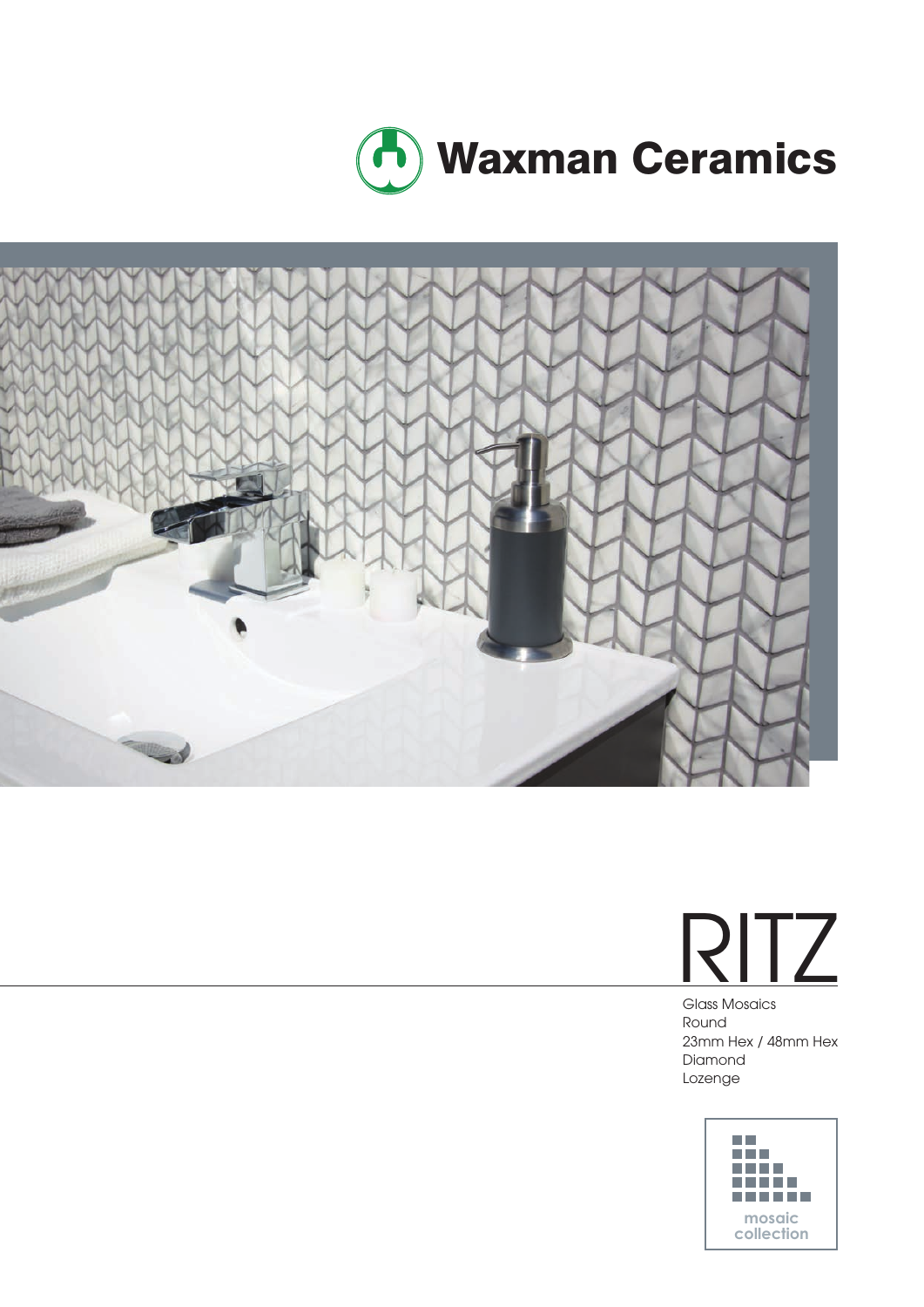## COlours







**RZ-5101 Carrara - Lozenge 35x48mm**



**RZ-2281 Nevada Mix - Hexagonal 23mm** 



**RZ-2282 Brumoso Mix- Hexagonal 23mm** 



**RZ-2401 Carrara - Hexagon 48mm** 



**RZ-4101 Carrara - Diamond Chevron 25x45mm**

**1**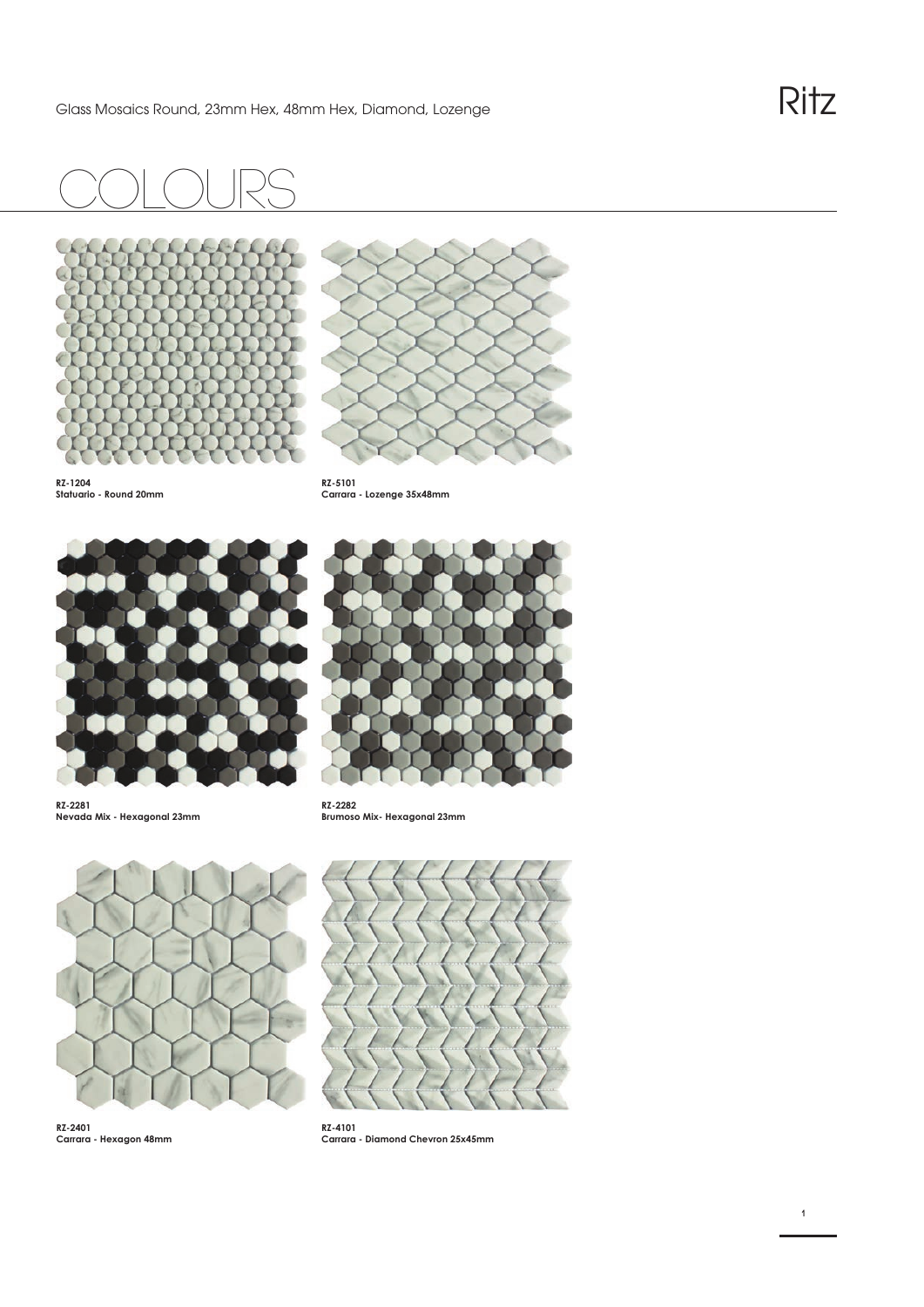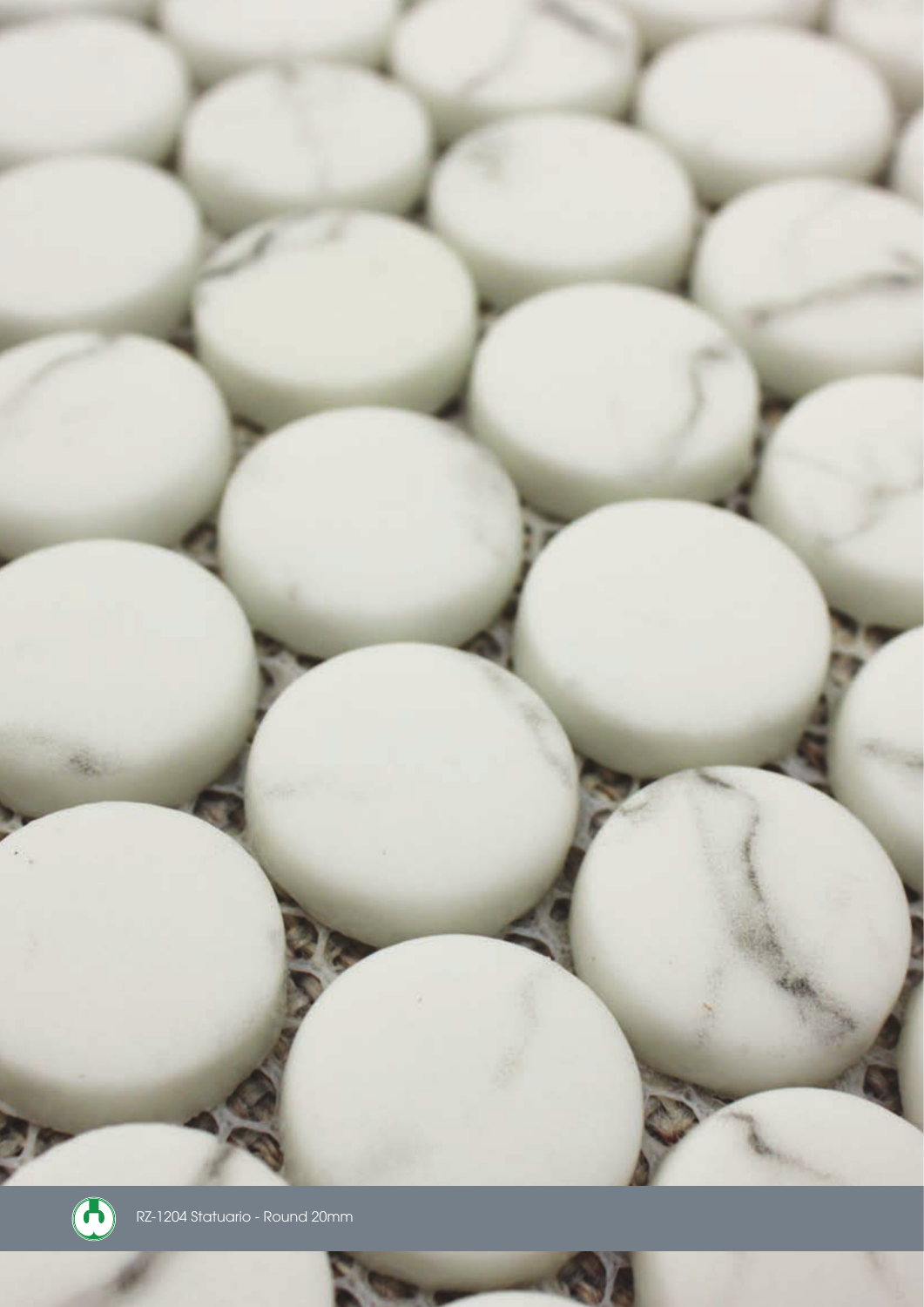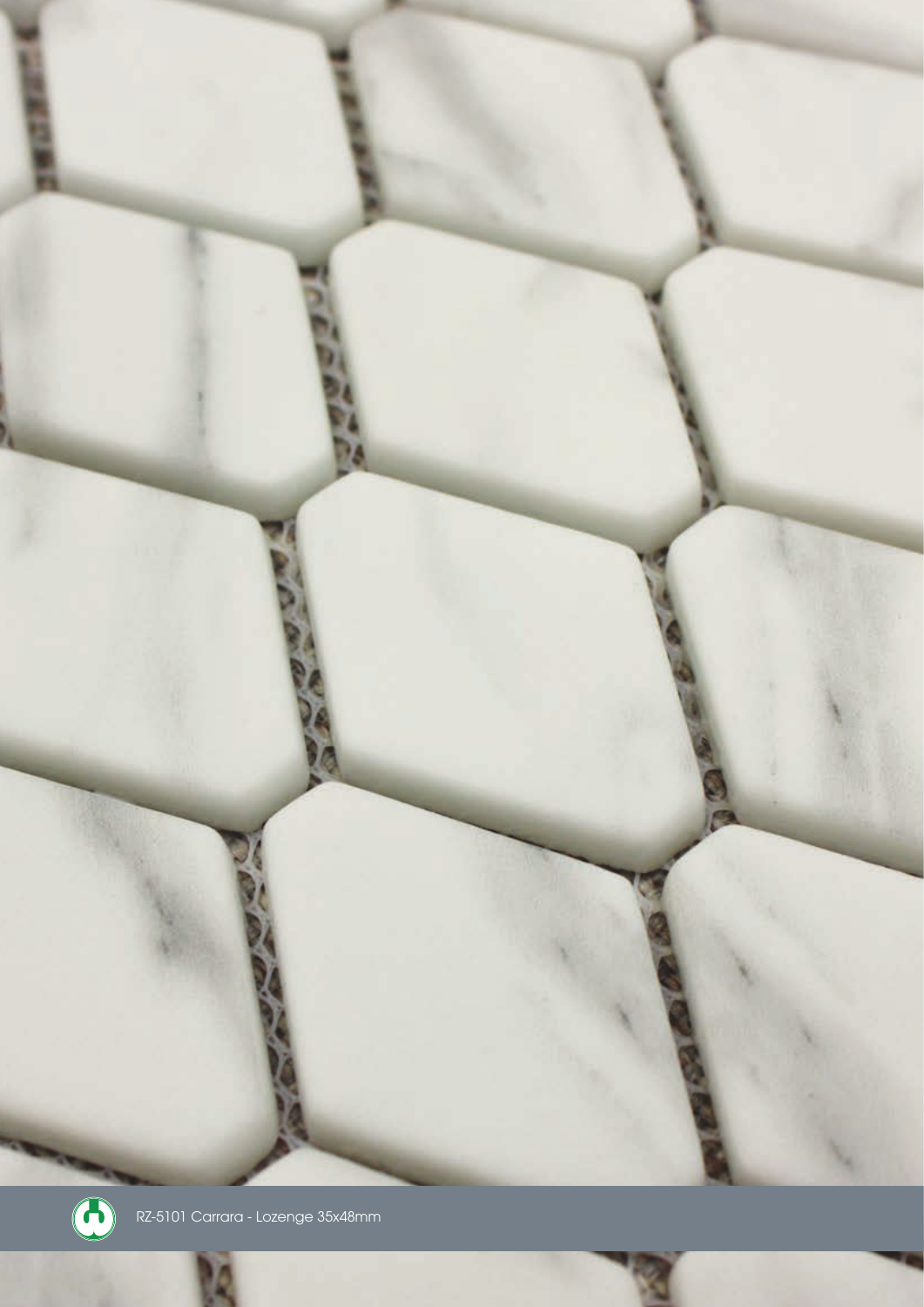



RZ-5101 Carrara - Lozenge 35x48mm / RZ-4101 Carrara - Diamond Chevron 25x45mm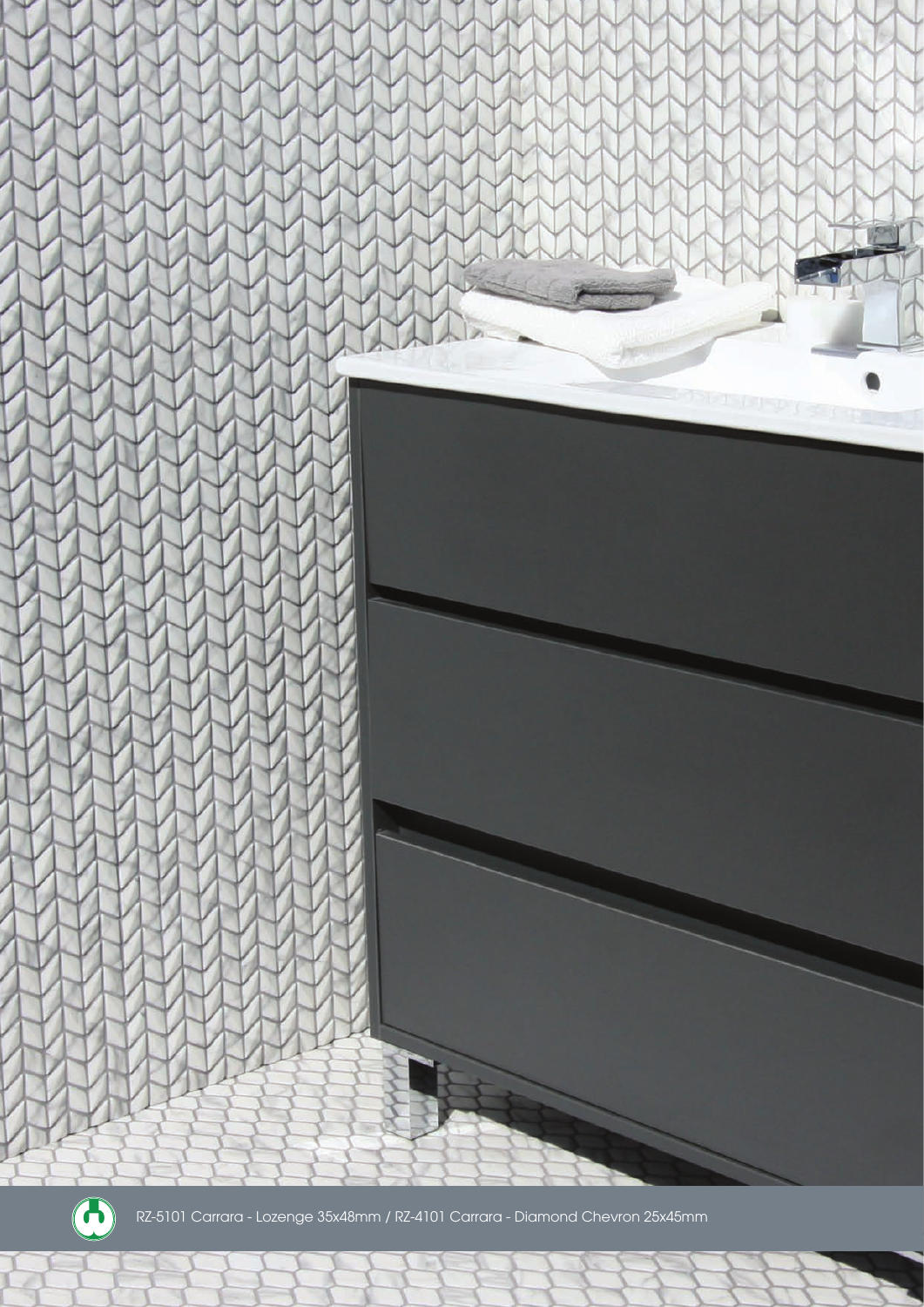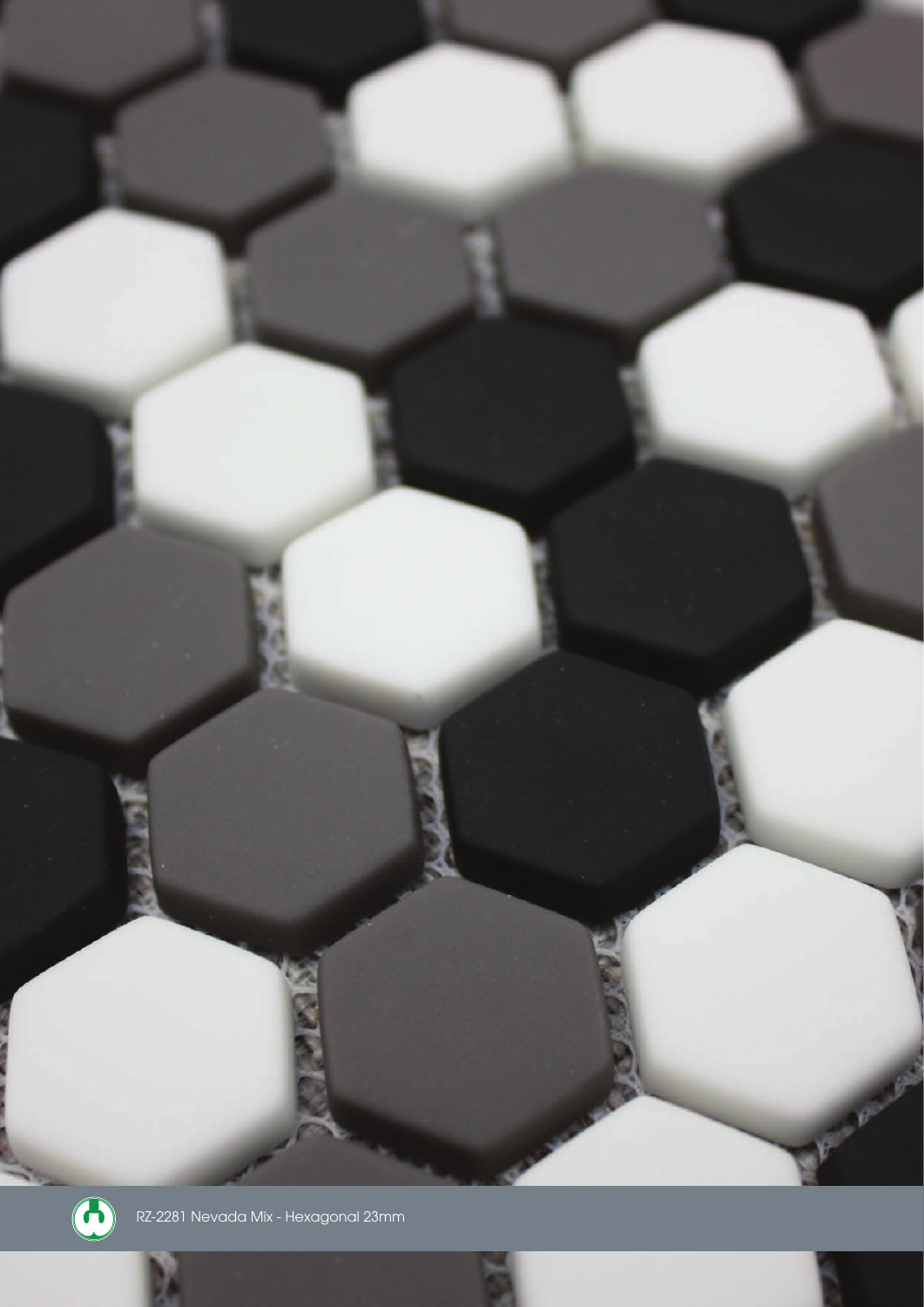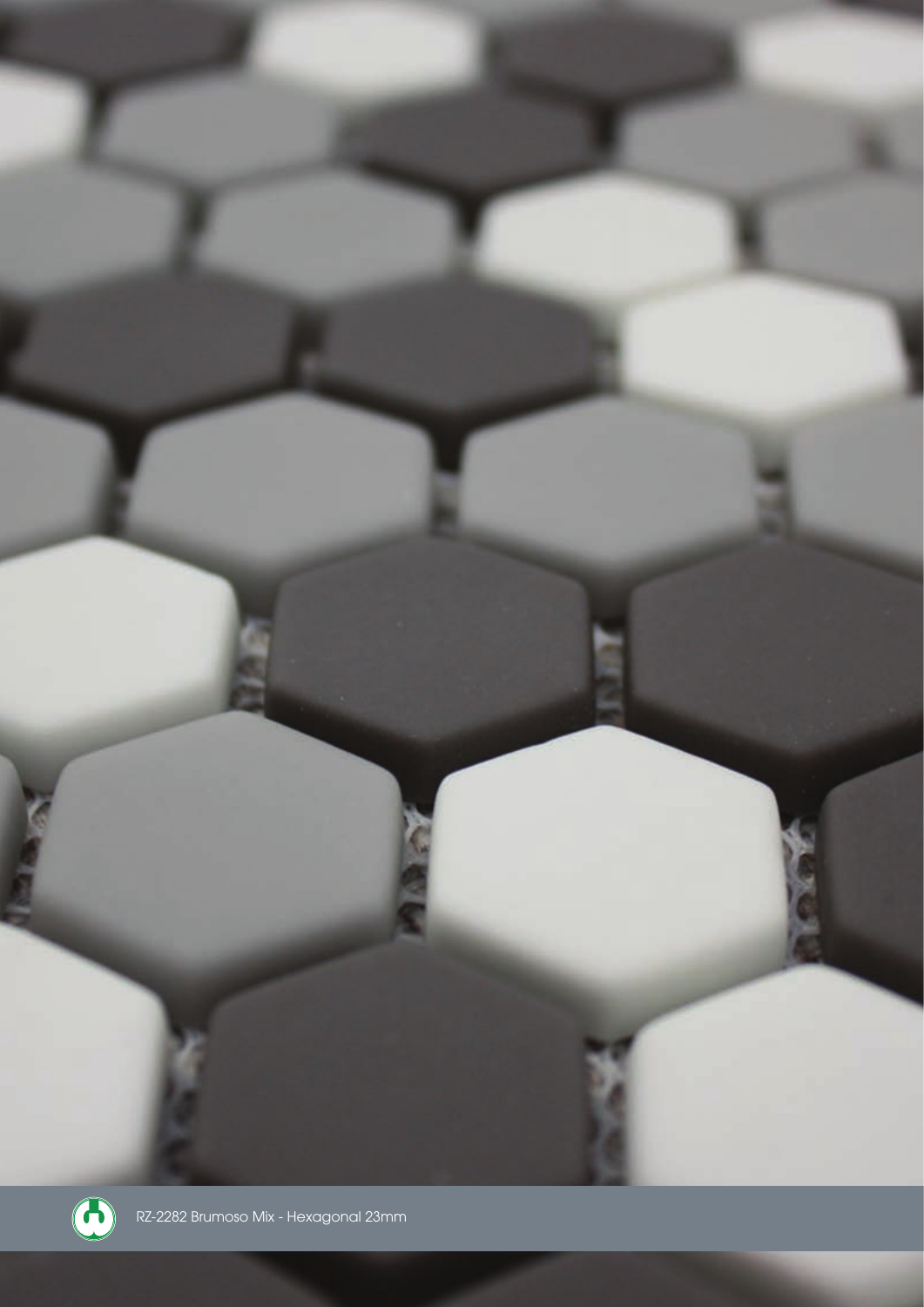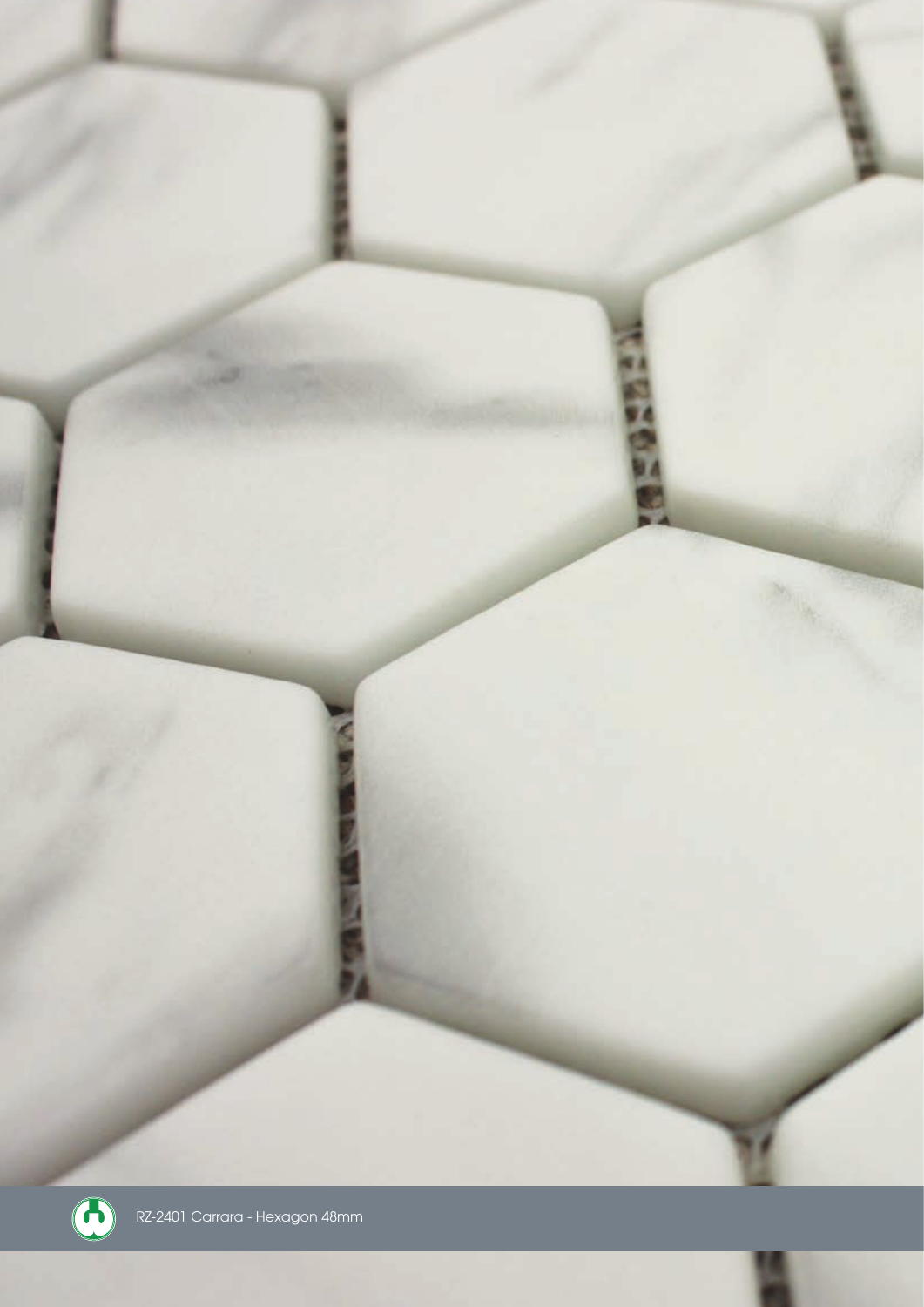

a

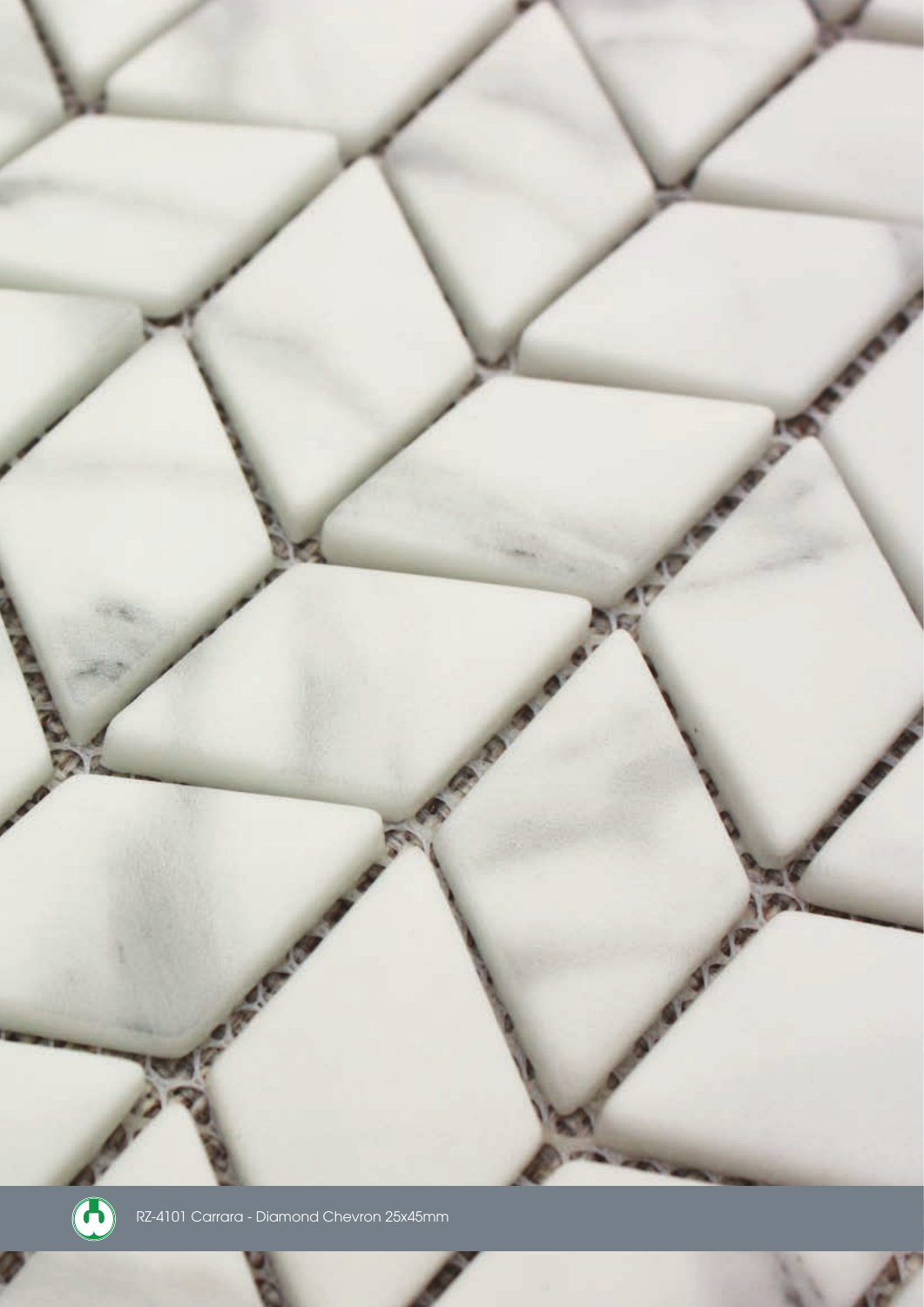

| Size                    | <b>Thickness</b> | Vitrified | Wall     |          | Floor    |          |
|-------------------------|------------------|-----------|----------|----------|----------|----------|
|                         |                  |           | Internal | External | Internal | External |
| 20mm Round              | 6 <sub>mm</sub>  |           |          |          |          |          |
| 35x48mm Lozenge         | 6 <sub>mm</sub>  |           |          |          |          |          |
| 25x45mm Diamond Chevron | 6mm              |           |          |          |          |          |



**12 PCS**

**6 PCS 10 PCS**

**Tile size 25x45mm Sheet size 30.9x29.6cm Backing Mesh backing**

**6 PCS Tile size 35x48mm Lozenge Sheet size 30x28cm Backing Mesh backing**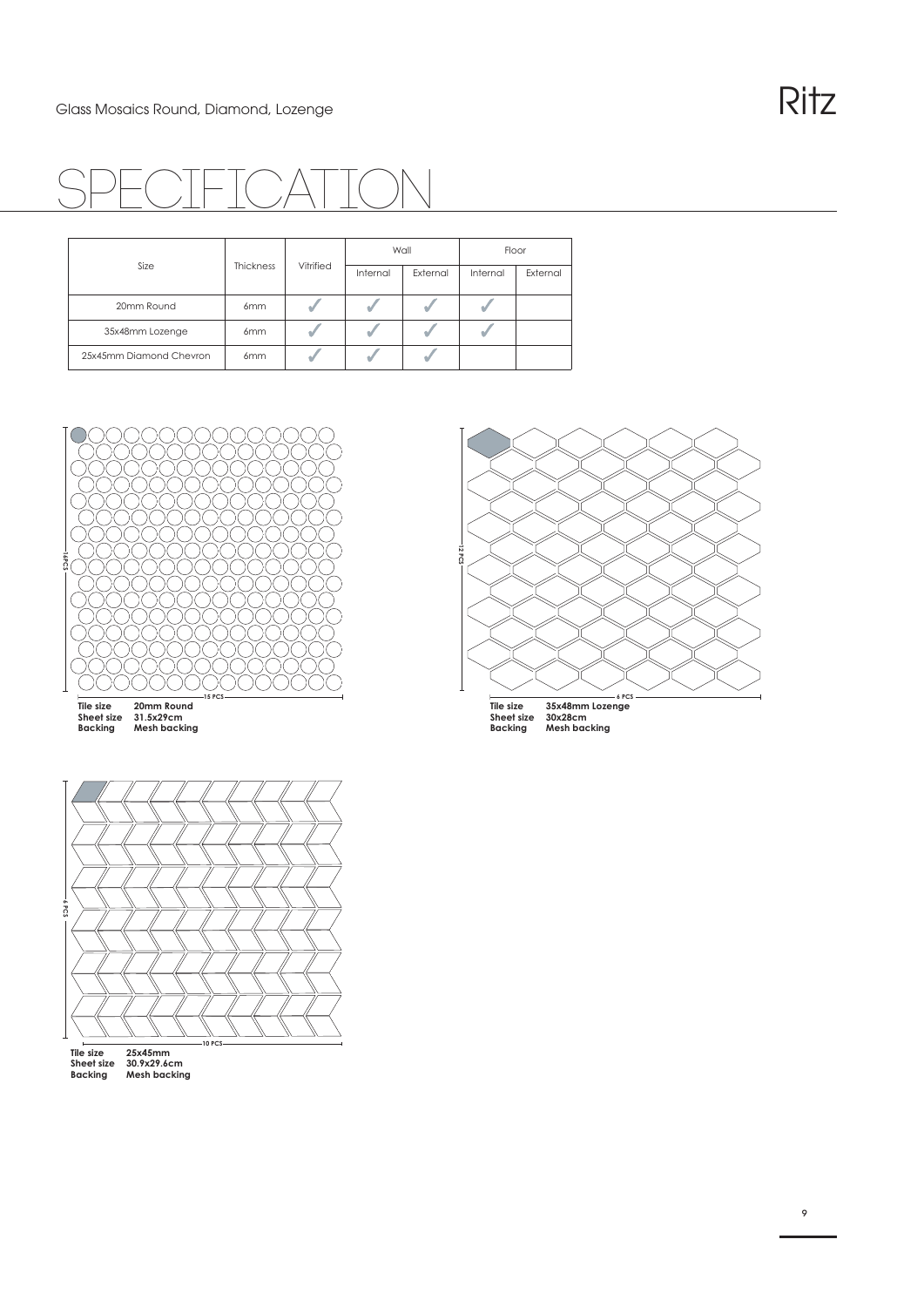

| Size           | Thickness       | Vitrified | Wall     |          | Floor    |          |
|----------------|-----------------|-----------|----------|----------|----------|----------|
|                |                 |           | Internal | External | Internal | External |
| 23mm Hexagonal | 6 <sub>mm</sub> |           |          |          |          |          |
| 48mm Hexagonal | 6 <sub>mm</sub> |           |          |          |          |          |



**12 PCS Tile size 23mm Hexagonal Sheet size 30.2x30cm Backing Mesh backing**



**Tile size 48mm Hexagonal Sheet size 30.3x30cm Backing Mesh backing**

**10**